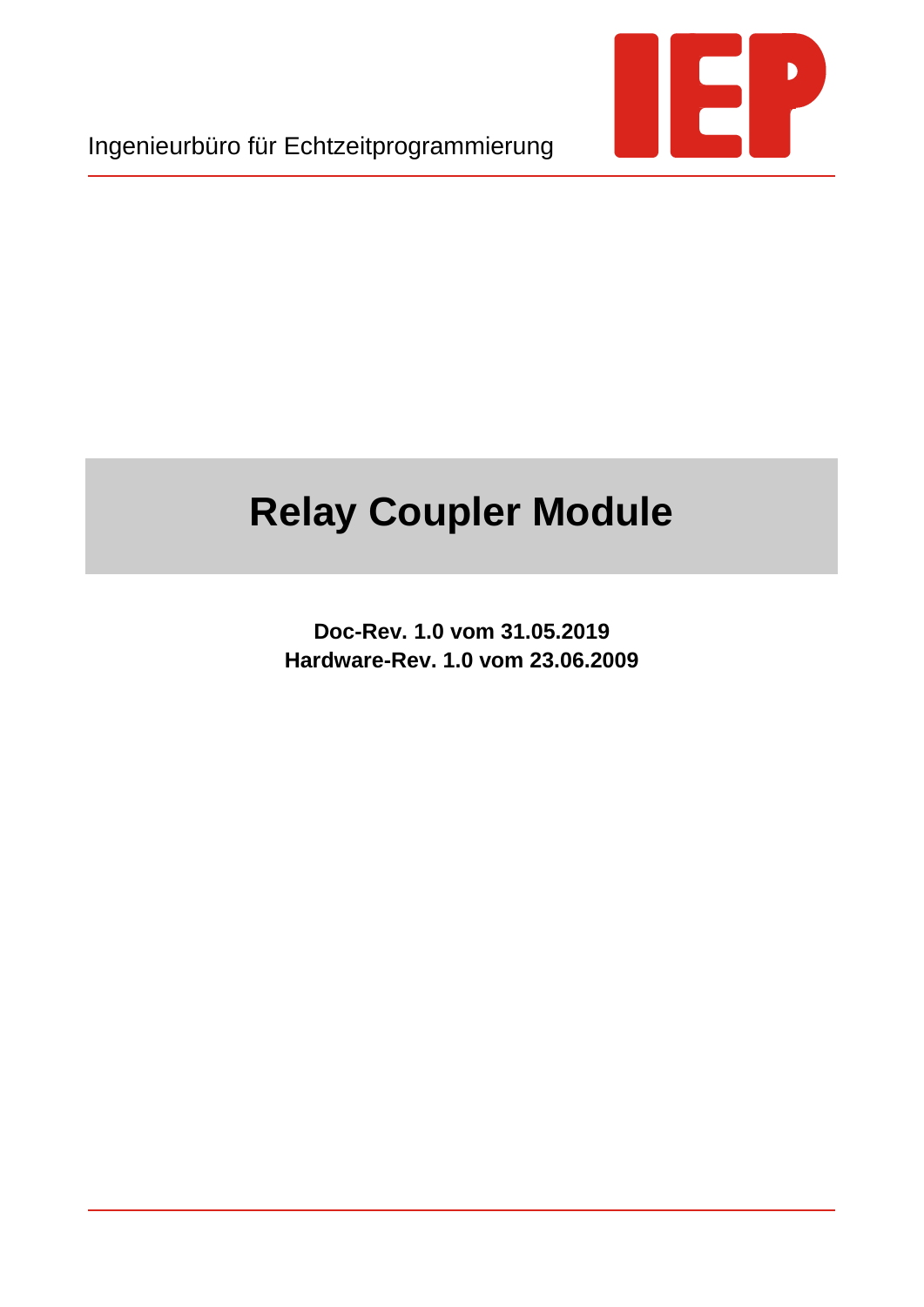# **Table of contents**

| 1              |       |                              | 3               |
|----------------|-------|------------------------------|-----------------|
| $\mathbf{2}$   |       |                              | 4               |
|                | 2.1   | Handling                     | $\overline{4}$  |
|                | 2.2   | Installation                 | 4               |
|                | 2.3   | Declaration                  | 4               |
|                | 2.4   | Repairs                      | $\overline{4}$  |
| 3 <sup>1</sup> |       |                              | 5               |
|                | 3.1   | <b>Ambient conditions</b>    | 5               |
|                | 3.2   | <b>Mechanical dimensions</b> | 5               |
|                | 3.3   | <b>Technical data</b>        | 5               |
| 4              |       |                              | 6               |
|                | 4.1   | <b>View</b>                  | $6\phantom{1}6$ |
|                | 4.2   | Mounting                     | 6               |
|                | 4.3   | Assembly                     | 6               |
|                | 4.3.1 | Relais                       | 6               |
|                | 4.3.2 | <b>SSR</b>                   | 6               |
|                | 4.4   | <b>Fuses</b>                 | 6               |
|                | 4.5   | <b>Switches</b>              | 6               |
|                | 4.5.1 | Switch monitoring            | $\overline{7}$  |
|                | 4.6   | Indicators                   | 7               |
|                | 4.7   | Connectors                   | 7               |
|                | 4.7.1 | Input                        | 7               |
|                | 4.7.2 | Output                       | 8               |

List of changes:

| Rev.        | Date | Na. Change                          |
|-------------|------|-------------------------------------|
| $\vert$ 1.0 |      | $ 31.05.2019 $ Ko   Initial Release |
|             |      |                                     |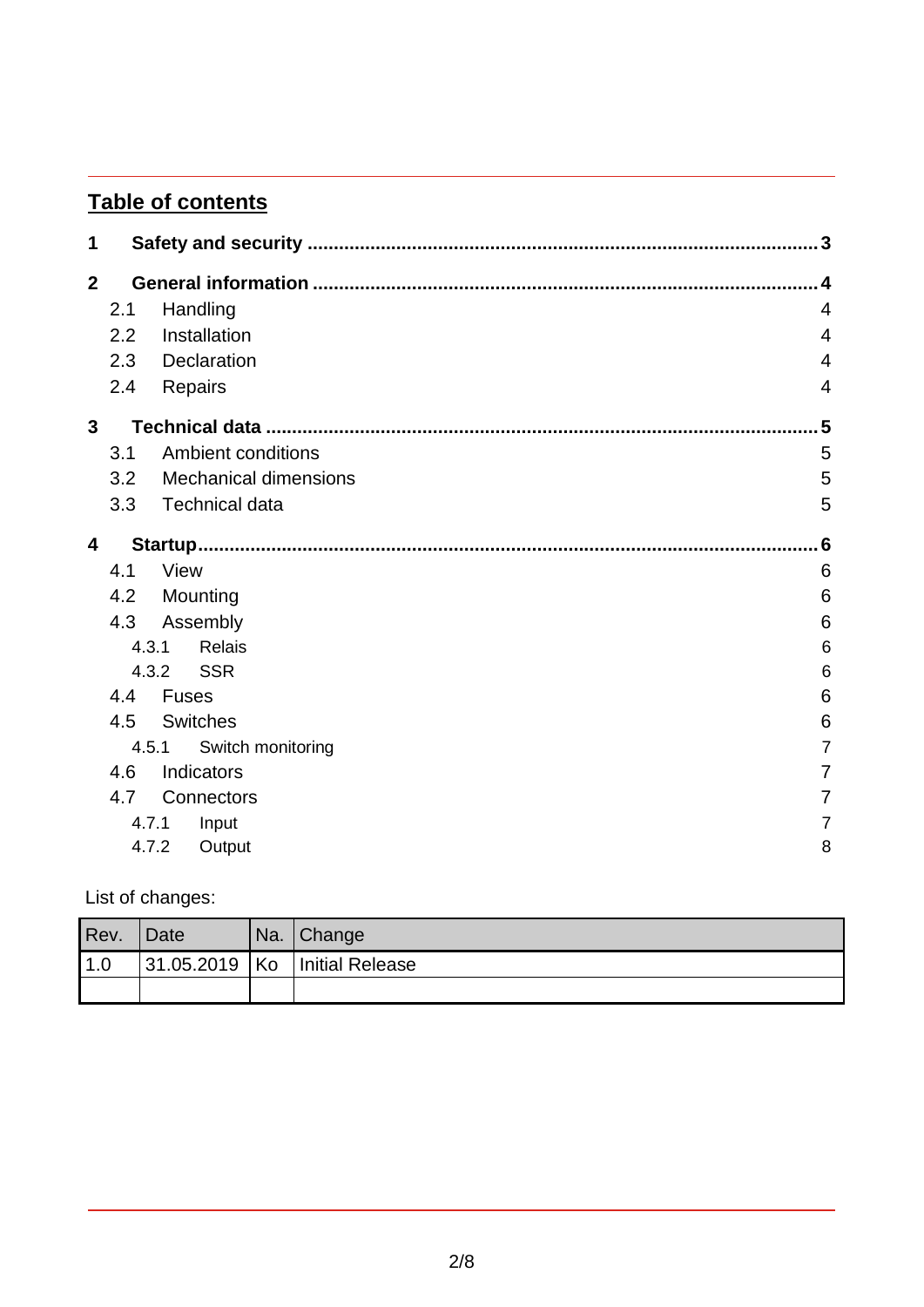# **1 Safety and security**

# Danger!



# **Dangerous operating voltage! Risk of death due to electric shock!**

Before working on the device, switch off the power supply and secure it against being switched on again.

## Danger!



## **Moisture and liquids from the environment can get inside the device.**

## **Risk of death by electric shock if touched!**

The device must not be used in wet or humid environments or in the immediate vicinity of water. Install the device in a dry place protected from water jets.

# Danger!



**Overvoltage, overcurrent. Risk of fire!** Protect the device against overvoltage. Only use suitable fuses.

# Warning!



**Short-circuits and damage due to improper repairs and opening of maintenance areas.**

**Fire, functional failure and risk of injury!** Only trained personnel may open the device and carry out work.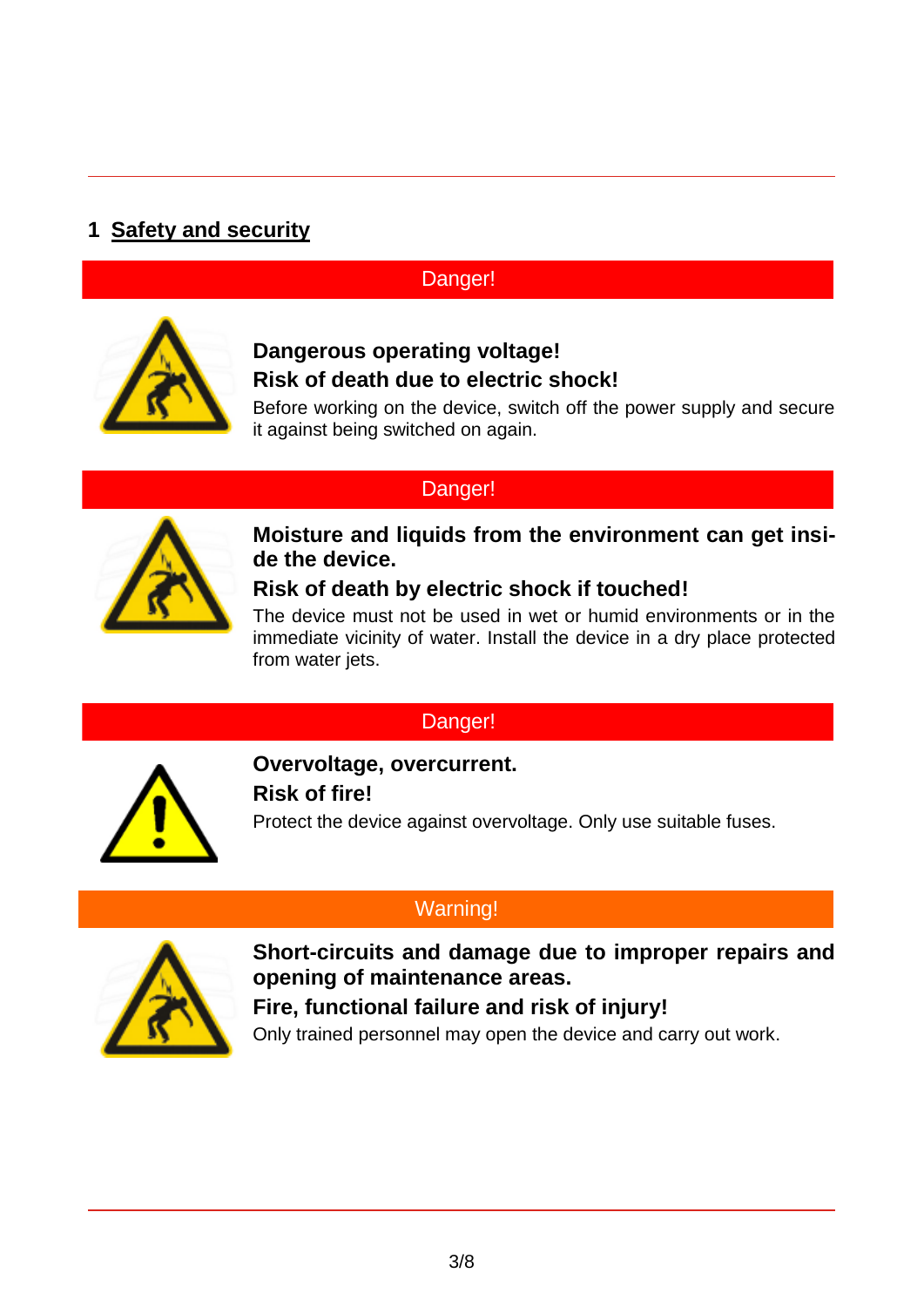# **2 General information**

### **2.1 Handling**

- 1. Please read this documentation carefully before unpacking the hardware and switching it on. You save time and avoid trial and error.
- 2. Please observe the precautionary measures when handling electrostatically sensitive hardware.
- 3. If the hardware contains batteries, do not place them on electrically conductive surfaces. The battery may be short-circuited and cause damage.
- 4. Please make sure that the specified temperature range is not exceeded.

## **2.2 Installation**

- 1. Check if all jumpers are set according to your application.
- 2. Switch off the power supply of the external connections before making a connection.
- 3. When you are sure that all connections are correctly installed, switch on the power supply.

#### **2.3 Declaration**

We reserve the right to make changes to improve the circuit or the product without notice. Despite careful control no liability can be assumed for the correctness of the data, circuit diagrams, programs and descriptions given here. The suitability of the product for a certain purpose is not guaranteed.

## **2.4 Repairs**

If the product is defective, please return it to us free of charge in suitable packaging with the following description:

- Error description
- Did the error only occur under certain conditions?
- What was connected?
- What did the connected signals look like?
- Warranty repair or not?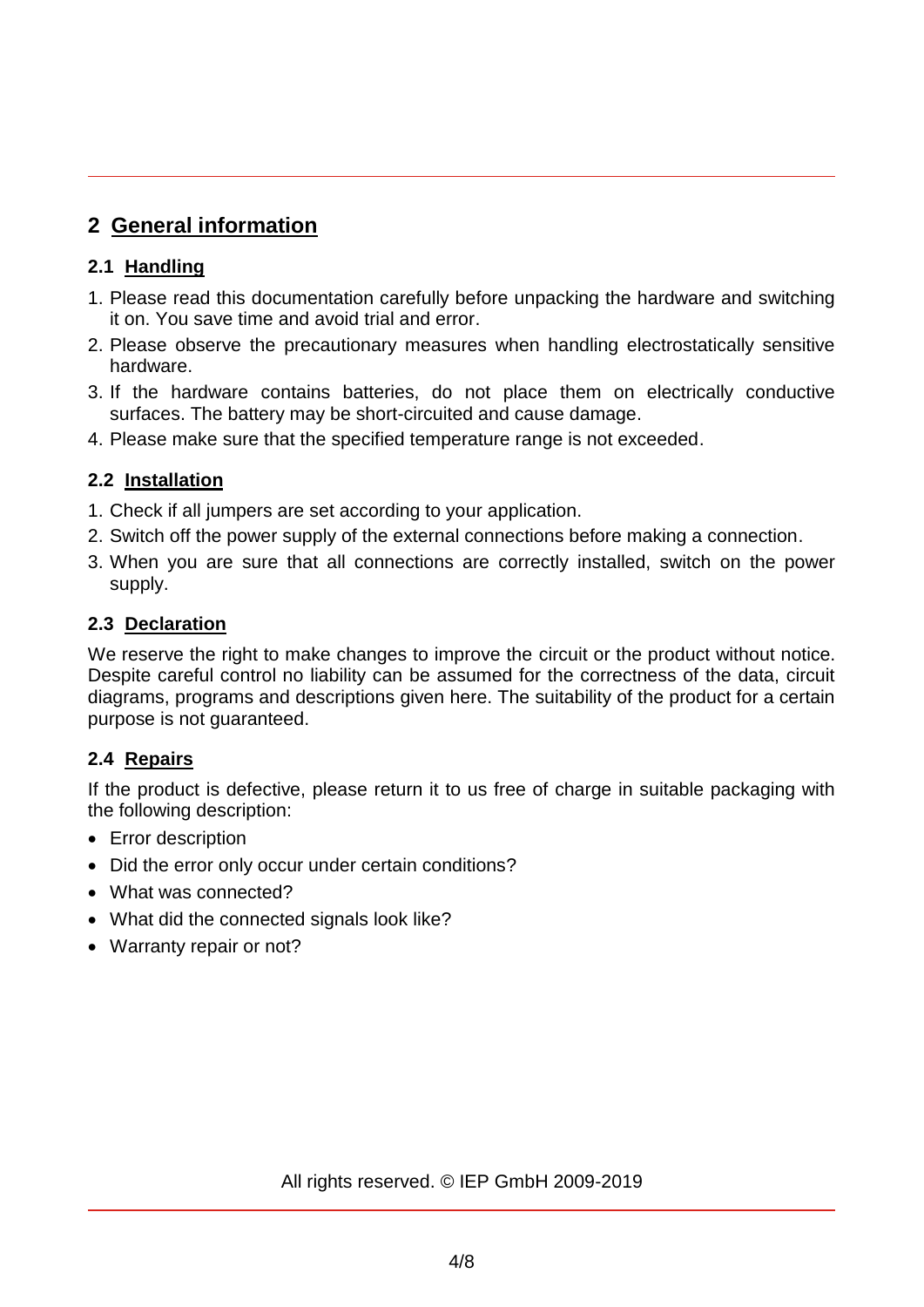# **3 Technical data**

# **3.1 Ambient conditions**

| Ambient temperature (operation) | $0-50$ °C                                           |  |  |
|---------------------------------|-----------------------------------------------------|--|--|
| Ambient temperature (storage)   | $-20-85$ °C                                         |  |  |
| rel. Humidity                   | max. 95%, nicht kondensierend                       |  |  |
| Altitude                        | $-300m$ bis $+3000m$                                |  |  |
| 3.2 Mechanical dimensions       |                                                     |  |  |
| enclosure size                  | 140 x 122 x 65 mm (L x B x H)                       |  |  |
| Ports                           |                                                     |  |  |
| <b>Protection level</b>         | IP <sub>00</sub>                                    |  |  |
| 3.3 Technical data              |                                                     |  |  |
| Supply voltage:                 | 24 Volt DC, 0.1 A                                   |  |  |
|                                 |                                                     |  |  |
| Digital outputs:                | 8 Outputs optional:                                 |  |  |
|                                 | Relay changeover contact 230V / 5A<br>п             |  |  |
|                                 | Solid-State-Relais 230V / 2A zero voltage<br>switch |  |  |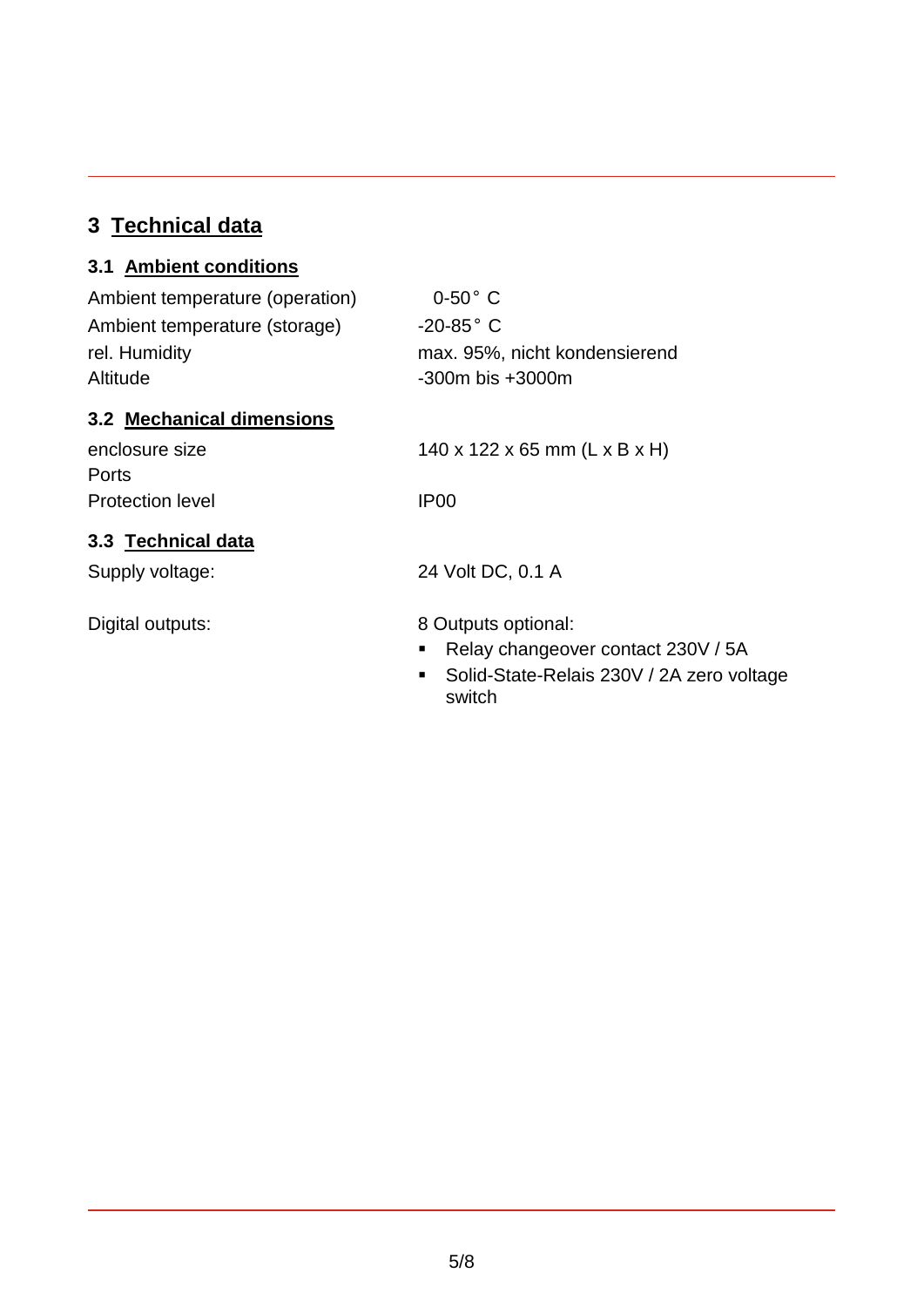# **4 Startup**

## **4.1 View**



#### **4.2 Mounting**

The module is snapped onto the DIN rail.

#### **4.3 Assembly**

The module can be equipped with relays or SSRs for each channel. Each of the 8 channels has independent connections.

#### **4.3.1 Relais**

When equipped with relays, a changeover contact is available which may be loaded with max. 230V / 5A. The max. inrush current is 10A, the single-phase motor load 185W. The permissible temperature range is between -40° - 85° C.

#### **4.3.2 SSR**

The solid-state relay provides a make contact with 230VAC / 2A. The max. inrush current is 40A. The SSR switches at zero crossing of the alternating voltage.

## **4.4 Fuses**

Fuses must be installed according to the equipment, the SSR must be protected with nimble fuses.

## **4.5 Switches**

One switch per channel is available for on/off/automatic operation. Each relay can therefore be switched on and off manually or operated in automatic mode.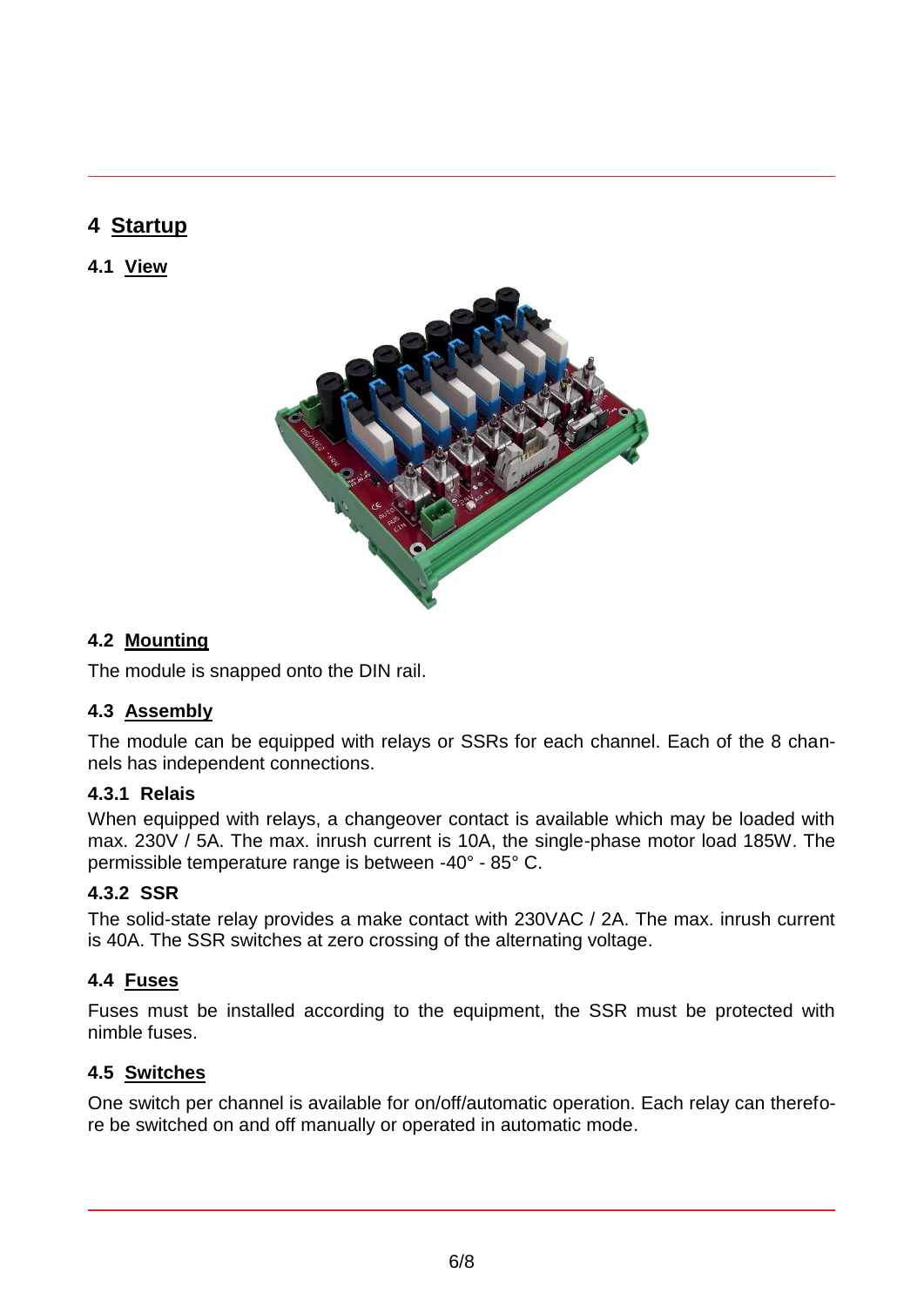#### **4.5.1 Switch monitoring**

A 2-pole connection is available for monitoring the switch position. If all switches are in the "Automatic" position, the contact is closed, if only one switch is in the on or off position, the contact is open.

### **4.6 Indicators**

The green LED indicates the 24V supply voltage. Each channel has a yellow LED that lights when the relay is energized..

#### **4.7 Connectors**

#### **4.7.1 Input**

|                | <b>PIN</b>     | <b>PIN</b> |                |
|----------------|----------------|------------|----------------|
| E <sub>1</sub> |                | 2          | E <sub>2</sub> |
| E <sub>3</sub> | 3              | 4          | E4             |
| E <sub>5</sub> | $\overline{5}$ | 6          | E <sub>6</sub> |
| E7             |                | 8          | E <sub>8</sub> |
| $+24V$         | 9              | 10         | <b>GND</b>     |